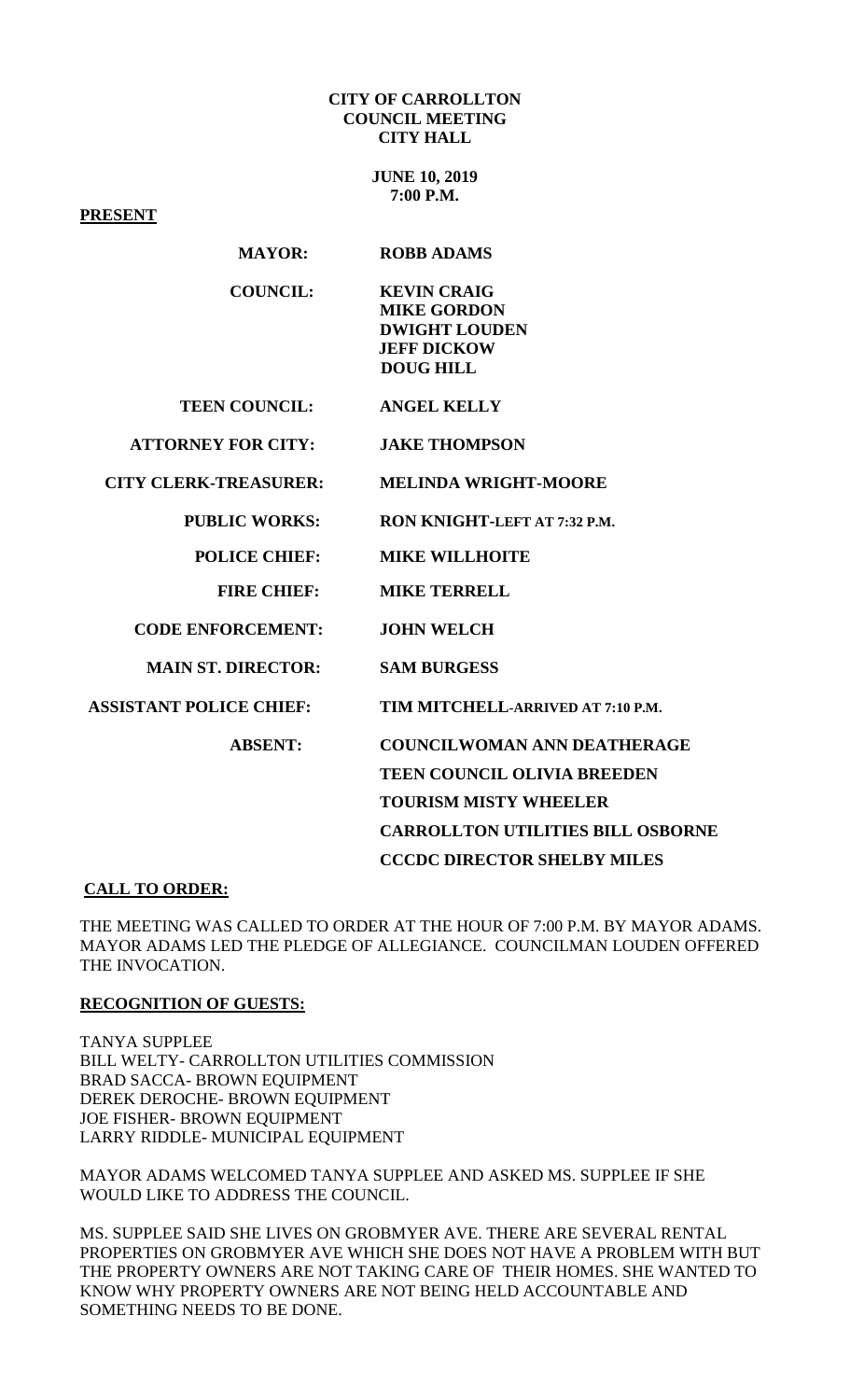# **AWARD: STREET SWEEPER BID**

MAYOR ADAMS INFORMED COUNCIL THAT MUNICIPAL EQUIPMENT AND BROWN EQUIPMENT HAVE BOTH SUBMITTED TWO BIDS A PIECE FOR THE THREE (3) WHEEL STYLE, DIESEL POWERED STREET SWEEPER. BOTH COMPANIES HAVE INCLUDE A TRADE IN VALUE FOR THE CITY'S OLD STREET SWEEPER. MUNICIPAL EQUIPMENT BID #1: ELGIN PELICAN RIGHT HAND BROOM; \$185,594 WITH A TRADE IN VALUE OF \$20,000, TOTAL BID OF \$165,564. MUNICIPAL EQUIPMENT BID #2: ELGIN PELICAN DUAL BROOM; \$194,017 WITH A TRADE IN VALUE OF \$20,000, TOTAL BID OF \$174,017. BROWN EQUIPMENT BID #1 M3 GLOBAL ENVIRONMENTAL; \$200,000 WITH A TRADE IN VALUE OF \$10,000, TOTAL BID OF \$190,000. BROWN EQUIPMENT BID #2 M3 GLOBAL ENVIRONMENTAL; \$180,000 WITH A TRADE IN VALUE OF \$10,000, TOTAL BID OF \$170,000. COUNCILMAN GORDON ASKED RON KNIGHT, PUBLIC WORKS SUPERVISOR WHICH STREET SWEEPER HE LIKED. MR. KNIGHT REPLIED HE LIKED THE GLOBAL ENVIRONMENTAL. MAYOR ADAMS ASKED COUNCIL IF THEY ARE READY TO MAKE A DECISION ON THE STREET SWEEPER.

#### **THE MOTION WAS MADE BY COUNCILMAN GORDON AND SECONDED BY COUNCILMAN LOUDEN AND DULY CARRIED TO ACCEPT THE BID OF \$170,000 FOR THE M3 GLOBAL ENVIRONMENTAL STREET SWEEPER BID FROM BROWN EQUIPMENT.**

**AYES 5 NAYS 0**

## **AWARD: COLORED, RUBBERIZED, SLIP-RESISTANT CONCRETE COATING BID**

MAYOR ADAMS INFORMED COUNCIL THAT XTREME COATING SOLUTIONS SUBMITTED A BID IN THE AMOUNT OF \$19,975 AND WG CONSTRUCTION, LLC SUBMITTED A BID IN THE AMOUNT OF \$21,930. OVER THE LAST 3 WEEKS MAYOR ADAMS HAS REACHED OUT TO OTHER CITIES WHO HAVE SPLASH PARKS AND HAS LEARNED A GREAT DEAL ABOUT "TUFF COATING". AFTER A FEW YEARS THE "TUFF COATING" IS STARTING TO PEEL OR BUBBLE UP. MAYOR ADAMS RECOMMENDS THAT COUNCIL SHOULD REJECT THE BIDS FOR COLORED, RUBBERIZED, SLIP-RESISTANT CONCRETE COATING. INSTEAD PUBLIC WORKS COULD PAINT THE SPLASH PAD WITH AQUA PAINT WITH AN SLIP-RESISTANT ADDITIVE.

#### **THE MOTION WAS MADE BY COUNCILMAN LOUDEN AND SECONDED BY COUNCILMAN CRAIG AND DULY CARRIED TO REJECT THE BIDS FROM XTREME COATING SOLUTIONS AND WG CONSTRUCTION, LLC FOR THE COLORED, RUBBERIZED, SLIP-RESISTANT CONCRETE COATING.**

**AYES 5 NAYS 0**

#### **LOAD/UNLOAD ZONE**

RON KNIGHT, PUBLIC WORKS SUPERVISOR SAID BURGINS FLOOR COVERING WOULD LIKE A LOAD/UNLOAD ZONE WITH A RAMP IN FRONT OF THEIR STORE WHICH WOULD TAKE UP 2 PARKING SPACES. COUNCILMAN GORDON SAID UNLIKE THE REST OF THE BUSINESSES BURGINS FLOOR COVERING DOES NOT HAVE A REAR ENTRANCE. ALSO THE LOAD/UNLOAD ZONE WILL BE AVAILABLE FOR ALL THE BUSINESSES.

### **THE MOTION WAS MADE BY COUNCILMAN GORDON AND SECONDED BY COUNCILMAN HILL AND DULY CARRIED TO INSTALL A LOAD/UNLOAD ZONE WITH A RAMP IN FRONT OF BURGINS FLOOR COVERING.**

**AYES 5 NAYS 0**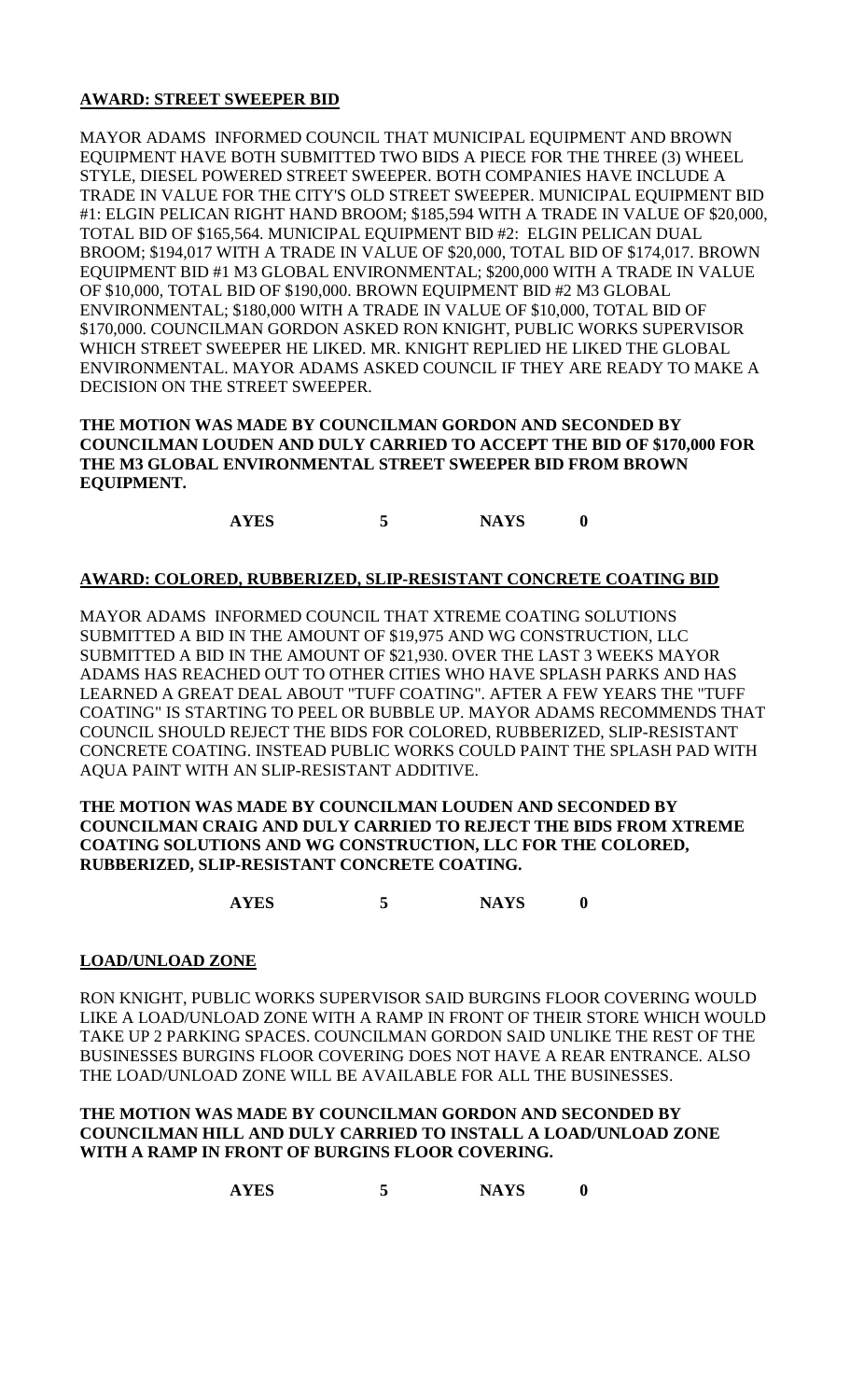### **APPROVAL OF MINUTES: REGULAR MEETING: 05/13/2019**

### **THE MOTION WAS MADE BY COUNCILMAN HILL AND SECONDED BY COUNCILMAN DICKOW AND DULY CARRIED TO ACCEPT THE MINUTES AS PRESENTED FOR THE REGULAR MEETING OF 05/13/2019.**

**AYES 5 NAYS 0**

#### **APPROVAL OF MINUTES: SPECIAL MEETING: 05/09/2019**

**THE MOTION WAS MADE BY COUNCILMAN LOUDEN AND SECONDED BY COUNCILMAN CRAIG AND DULY CARRIED TO ACCEPT THE MINUTES AS PRESENTED FOR THE SPECIAL MEETING OF 05/09/2019.**

**AYES 5 NAYS 0**

### **APPROVAL OF MINUTES: SPECIAL MEETING: 05/28/2019**

**THE MOTION WAS MADE BY COUNCILMAN HILL AND SECONDED BY COUNCILMAN DICKOW AND DULY CARRIED TO ACCEPT THE MINUTES AS PRESENTED FOR THE SPECIAL MEETING OF 05/28/2019.**

**AYES 5 NAYS 0**

### **RESOLUTION #2019-07: AUTHORIZING MAYOR TO ENTER INTO CONTRACT FOR CITY ATTORNEY FOR FY19-20**

ATTORNEY FOR THE CITY, JAKE THOMPSON, READ THE RESOLUTION.

**THE MOTION WAS MADE BY COUNCILMAN CRAIG AND SECONDED BY COUNCILMAN GORDON AND DULY CARRIED TO ADOPT RESOLUTION #2019-07: AUTHORIZING MAYOR TO ENTER INTO CONTRACT FOR CITY ATTORNEY FOR FY19-20.**

**AYES 5 NAYS 0**

#### **RESOLUTION #2019-08: AUTHORIZING MAYOR TO SIGN CONTRACT WITH VITO'S FIREWORKS**

ATTORNEY FOR THE CITY, JAKE THOMPSON, READ THE RESOLUTION.

#### **THE MOTION WAS MADE BY COUNCILMAN LOUDEN AND SECONDED BY COUNCILMAN HILL AND DULY CARRIED TO ADOPT RESOLUTION #2019-08: AUTHORIZING MAYOR TO SIGN CONTRACT WITH VITO'S FIREWORKS.**

# **AYES 5 NAYS 0**

MAYOR ADAMS SAID THAT THE 4TH OF JULY CELEBRATION IS A COMMUNITY EFFORT WITH CARROLL COUNTY FISCAL COURT CONTRIBUTING \$7,500 AND TOURISM CONTRIBUTING \$3,000.

#### **APPROVAL OF RATE INCREASE FOR UTILITIES SUPERVISOR**

**THE MOTION WAS MADE BY COUNCILMAN CRAIG AND SECONDED BY COUNCILMAN GORDON AND DULY CARRIED TO APPROVE THE 3% RATE INCREASE THAT WAS RECOMMENDED BY THE UTIILTIES COMMISSION FOR BILL OSBORNE, UTILITIES SUPERVISOR.** 

**AYES 5 NAYS 0**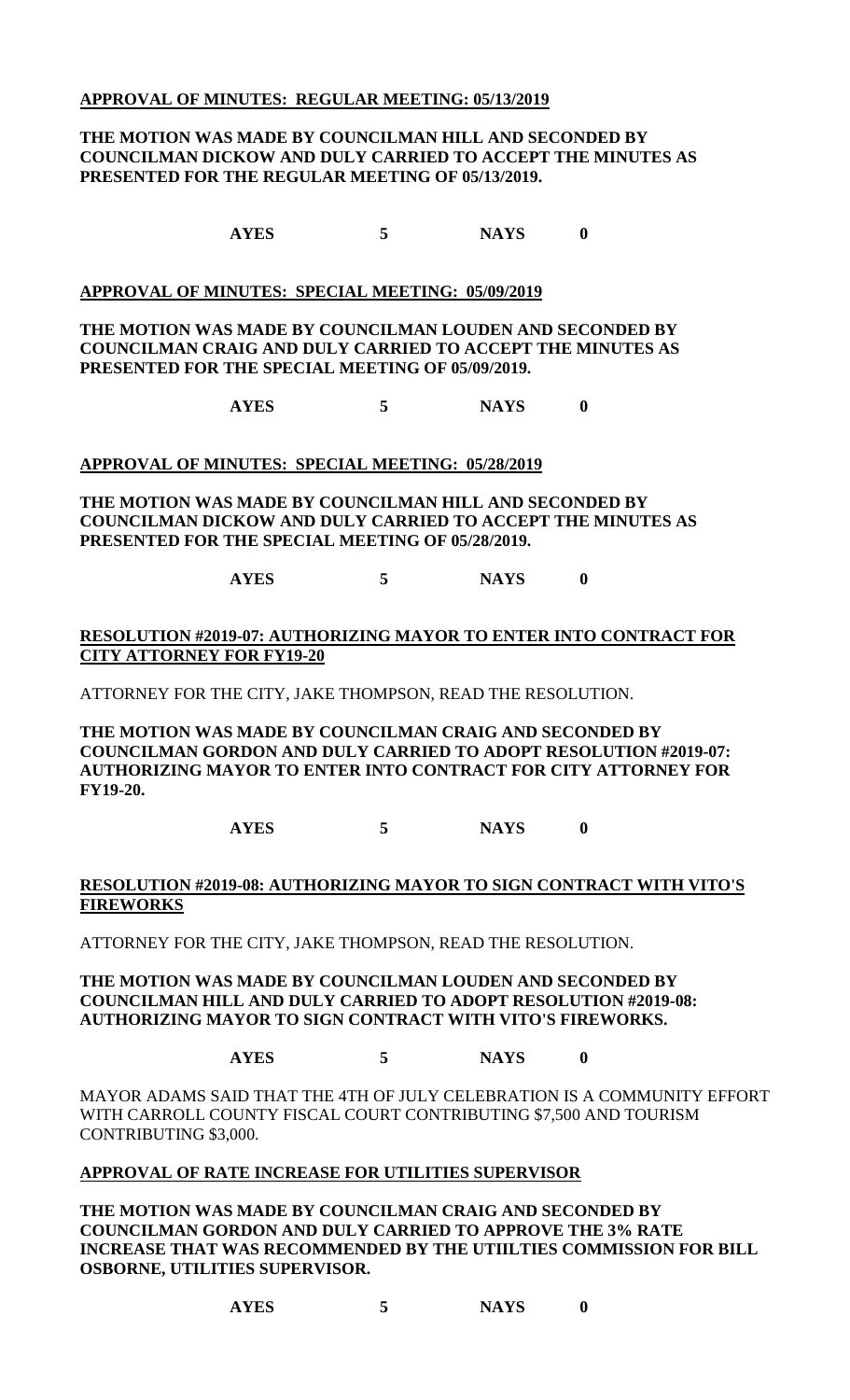## **UNFINISHED BUSINESS**

### **FRANCHISE AGREEMENT**

JAKE THOMPSON, CITY ATTORNEY, SAID HE HAS BEEN GOING BACK AND FORTH WITH CHARTER COMMUNICATIONS REGARDING THE CITY'S FRANCHISE AGREEMENT. CHARTER COMMUNICATIONS HAS AGREED TO A 5% FRANCHISE AMOUNT AND THE CITY WOULD STILL HAVE TO BID IT OUT.

## **ASPHALT HOTBOX**

MAYOR ADAMS SAID HE EMAILED THE SALES REPRESENTATIVE CONCERNING THE RETURN AND FULL REFUND OF THE ASPHALT HOTBOX. MAYOR ADAMS IS STILL WAITING ON A RESPONSE FROM THE SALES REPRESENTATIVE.

## **SPLASH PARK**

MAYOR ADAMS GAVE AN UPDATE ON THE SPLASH PARK. THE FIRST AID KIT AND EMERGENCY PHONE WAS ORDERED TODAY. THE BOX FOR THE PHONE STILL NEEDS TO BE BUILT. ED WEBB WILL DONATE A BACKBOARD. THE FENCE HAS BEEN ORDERED. THE RULES FOR THE SPLASH PARK NEED TO BE APPROVED TONIGHT AND THE SIGN ORDERED.

## **RESOLUTION #2019-09: ADOPTING SPLASH PARK/PLAYGROUND RULES AND REGULATIONS**

ATTORNEY FOR THE CITY, JAKE THOMPSON, READ THE RESOLUTION.

### **THE MOTION WAS MADE BY COUNCILMAN LOUDEN AND SECONDED BY COUNCILMAN CRAIG AND DULY CARRIED TO ADOPT RESOLUTION #2019-09: ADOPTING SPLASH PARK/PLAYGROUND RULES AND REGULATIONS.**

**AYES 5 NAYS 0**

**NEW BUSINESS**

# **LANDSCAPING AT CITY HALL**

MAYOR ADAMS SAID CURRENTLY CITY HALL IS NOT UNDER CONTRACT WITH ANY LANDSCAPING COMPANY. THIS PAST WEEK CHOWNING'S PRESSURE WASHING REMOVED ALL THE OLD MULCH, TRIMMED THE BUSHES, AND INSTALLED NEW MULCH. FOR CHOWNING'S PRESSURE WASHING TO CONTINUE MAINTENANCE AT CITY HALL UNTIL OCTOBER WOULD BE \$1,985 AND ANY SPOT SPRAYING FOR WEEDS WOULD BE \$75. IN THE MEANTIME CHOWNING'S PRESSURE WASHING IS WORKING ON QUOTES FOR THE POINT PARK AND THE CAMPGROUND. MAYOR ADAMS ASKED COUNCIL IF THEY WOULD LIKE TO ACCEPT THE QUOTE FROM CHOWNING'S PRESSURE WASHING TO CONTINUE MAINTENANCE AT CITY HALL UNTIL OCTOBER . COUNCILMAN GORDON SUGGESTED FOR NOW TO ACCEPT THE WORK FOR THE MONTH OF JULY TO WEED THE LANDSCAPING BEDS, REMOVE THE ROCK AND INSTALL MULCH AT THE ENTRANCE OF THE NORTH SIDE OF THE BUILDING IN THE AMOUNT OF \$875. SAM BURGESS, MAIN STREET DIRECTOR, ASKED IF THE WORK RELEASE INMATES COULD WEED THE LANDSCAPING BEDS. MAYOR ADAMS SAID HE WOULD ASK THE CARROLL COUNTY DETENTION CENTER IF THAT WAS POSSIBLE. MAYOR ADAMS RECOMMENDS THAT COUNCIL SHOULD ACCEPT THE QUOTE FOR THE MONTH OF JULY IN THE AMOUNT OF \$875.

**THE MOTION WAS MADE BY COUNCILMAN GORDON AND SECONDED BY COUNCILMAN CRAIG AND DULY CARRIED TO ACCEPT THE QUOTE OF \$875 FOR THE MONTH OF JULY TO WEED THE LANDSCAPING BEDS, REMOVE THE ROCK AND INSTALL MULCH AT THE ENTRANCE OF THE NORTH SIDE OF THE BUILDING FROM CHOWNING'S PRESSURE WASHING.**

| <b>AYES</b> |  | <b>NAYS</b> |  |
|-------------|--|-------------|--|
|-------------|--|-------------|--|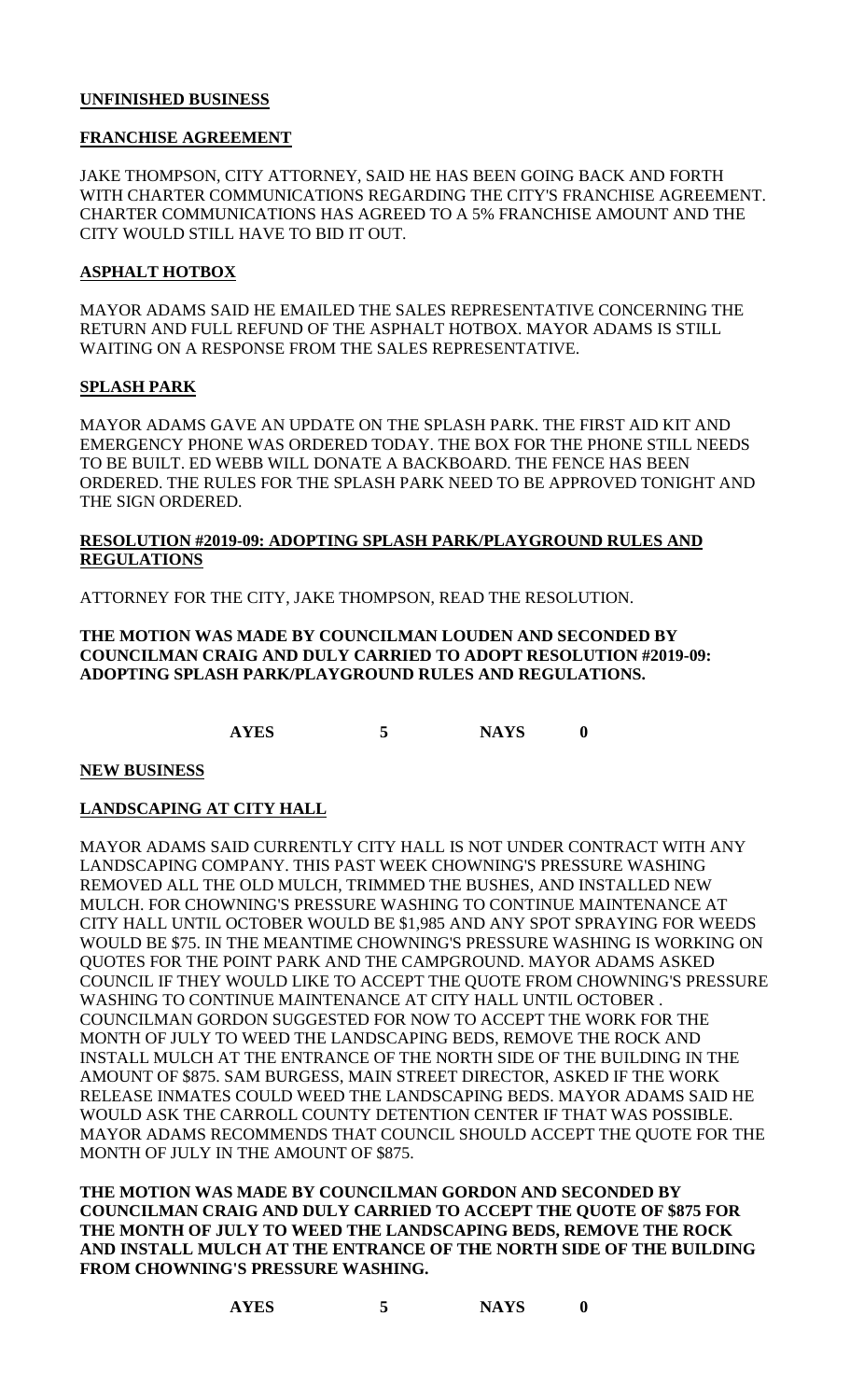## **RESOLUTION #2019-10: DECLARING STREET SWEEPER SURPLUS AND DISPOSING OF SAME**

ATTORNEY FOR THE CITY, JAKE THOMPSON, READ THE RESOLUTION.

#### **THE MOTION WAS MADE BY COUNCILMAN LOUDEN AND SECONDED BY COUNCILMAN GORDON AND DULY CARRIED TO ADOPT RESOLUTION #2019-10: DECLARING STREET SWEEPER SURPLUS AND DISPOSING OF SAME.**

**AYES 5 NAYS 0**

#### **DEPARTMENT REPORTS:**

**A. TEEN COUNCIL –** OLIVIA BREEDEN WAS NOT PRESENT. ANGEL KELLY SAID SCHOOL IS OUT FOR THE SUMMER. THE UPCOMING SCHOOL YEAR BENNY JOHNSON, SSO, IS TEACHING TWO CLASSES OF INTRODUCTION TO CRIMINAL JUSTICE.

**B. PUBLIC WORKS** – RON KNIGHT, PUBLIC WORKS SUPERVISOR, WAS NOT PRESENT.

**C. UTILITIES –** BILL OSBORNE, UTILITIES SUPERVISOR, WAS NOT PRESENT.

**D. CCCDC** – SHELBY MILES, CCCDC DIRECTOR, WAS NOT PRESENT.

**E. TOURISM –** MISTY WHEELER, TOURISM DIRECTOR, WAS NOT PRESENT.

**F. POLICE DEPARTMENT –** MIKE WILLHOITE, POLICE CHIEF, SAID DARRIUS TAYLOR IS WORKING HIS FTO PROGRAM. LAST WEEK THE NEW CODE ENFORCEMENT OFFICER, RICKY WATTS, JOINED THE POLICE DEPARTMENT. SINCE, THE BIDS LAST MONTH ON THE USED POLICE CRUISERS FELL THROUGH WE HAD TO GO A DIFFERENT ROUTE. EARL FLOYD FORD HAS FOUND A 2013 FORD EXPLORER WITH 140,000 MILES FOR \$10,300. COUNCILMAN GORDON SAID HE FELT THE VEHICLE'S MILEAGE WAS TOO HIGH. COUNCIL AGREED TO PASS ON THE 2013 FORD EXPLORER BUT WANTED TO POLICE DEPARTMENT TO KEEP LOOKING FOR A VEHICLE WITH LOWER MILEAGE.

**G. FIRE DEPARTMENT –** MIKE TERRELL, FIRE CHIEF, SAID THE WHITE CASTLE TRUCK WILL BE AT KROGER ON SATURDAY, JUNE 22<sup>ND</sup>. THIS YEAR THE FIRE DEPARTMENT WAS ABLE TO DONATE \$7,584.88 TO THE WHAS CRUSADE FOR CHILDREN.

**H. CODE ENFORCEMENT –** JOHN WELCH REPORTED THE CODE ENFORCEMENT BOARD HAS THREE RECOMMENDATIONS FROM TODAY'S MEETING TO ABATE PROPERTIES WITHIN THE CITY. THE DRC PROPERTIES, 711 4TH STREET, AND 704 11TH STREET WERE ALL CITED FOR OVERGROWN GRASS AND WEEDS.

**THE MOTION WAS MADE BY COUNCILMAN GORDON AND SECONDED BY COUNCILMAN DICKOW AND DULY CARRIED TO ACCEPT THE CODE ENFORCEMENT BOARD'S RECOMMENDATIONS FOR ABATEMENT OF THE DRC PROPERTIES, 711 4TH STREET, AND 704 11TH STREET.**

**AYES 5 NAYS 0**

**I. CLERK –TREASURER –** NOTHING TO REPORT.

**J. MAIN STREET –** SAM BURGESS SAID RACE FEST HAS BEEN CANCELED. THERE HAS BEEN SEVERAL INDIVIDUALS WHO ARE INTERESTED IN THE RENT SUPPORT PROGRAM. BEFORE WE CAN MOVE FORWARD WITH THE PROGRAM WE NEED TO FORM THE SELECTION COMMITTEE WHICH CONSISTS OF REPRESENTATIVES FROM THE CITY, CHAMBER OF COMMERCE, CARROLLTON MAIN STREET PROGRAM, AND BANKING INDUSTRY. COUNCILMAN DICKOW SAID HE WOULD VOLUNTEER FOR THE SELECTION COMMITTEE.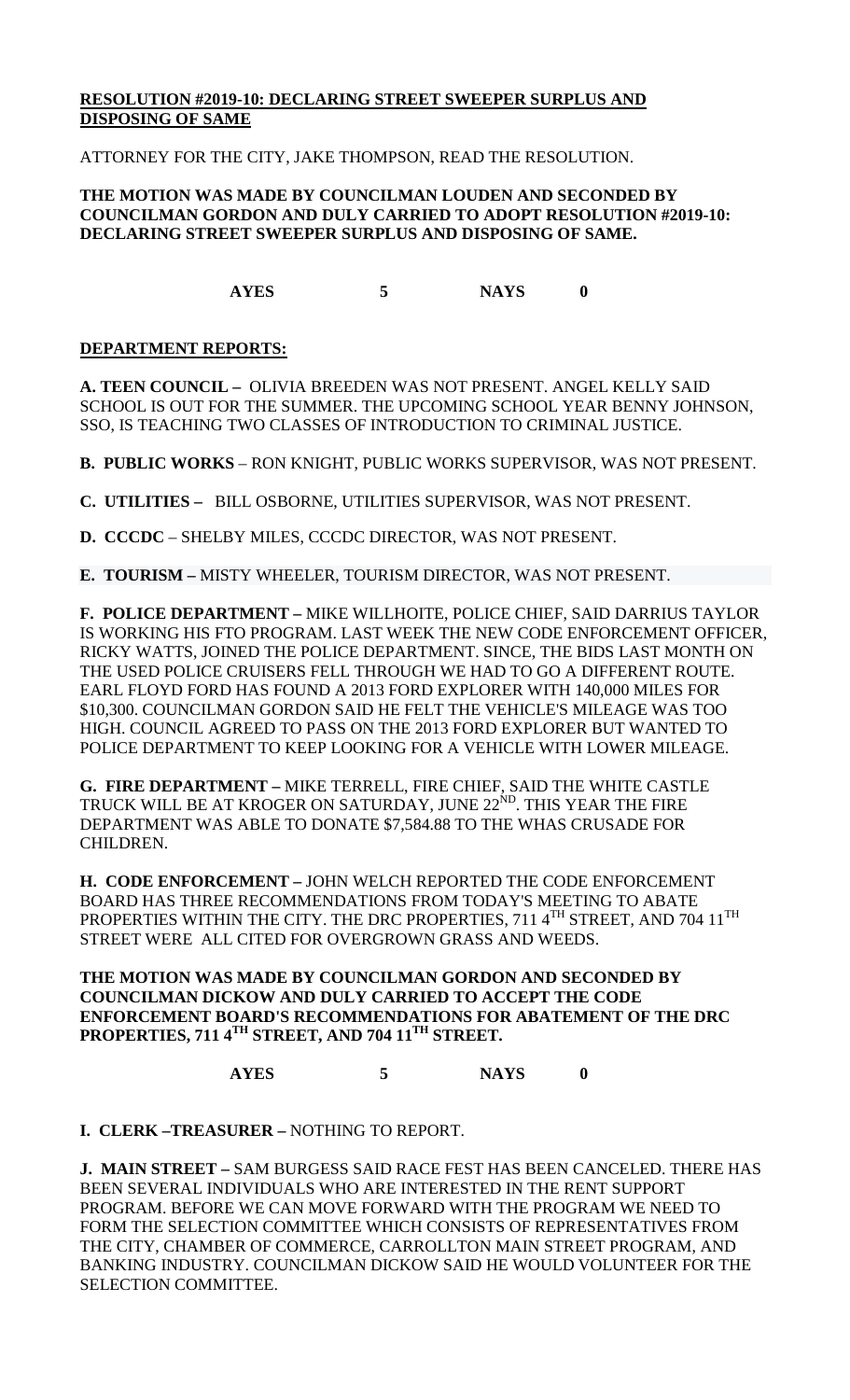#### **THE MOTION WAS MADE BY COUNCILMAN LOUDEN AND SECONDED BY COUNCILMAN CRAIG AND DULY CARRIED TO APPOINT COUNCILMAN DICKOW TO THE RENT SUPPORT PROGRAM SELECTION COMMITTEE.**

**AYES 5 NAYS 0**

**K. ATTORNEY -** JAKE THOMPSON HAD NOTHING TO REPORT.

#### **MAYOR'S REPORTS**

MAYOR ADAMS SAID WHEN AN EMPLOYEE DOES SOMETHING GOOD THEY NEED TO BE RECOGNIZED. LAST WEEK MAYOR ADAMS RECEIVED A PHONE CALL FROM JEFF BEACH ABOUT DEREK WILLS KEEPING CHILDREN OUT OF HARM'S WAY FROM A MAN WHO WAS ACTING BIZARRE.

#### **EXECUTIVE SESSION: PER KRS 61.810(C):PROPERTY ACQUISITION/DISPOSITION/LITIGATION**

**THE MOTION WAS MADE BY COUNCILMAN LOUDEN AND SECONDED BY COUNCILMAN GORDON AND DULY CARRIED TO GO INTO EXECUTIVE SESSION TO DISCUSS PROPOSED OR PENDING LITIGATION AGAINST OR ON BEHALF OF THE CITY AND POTENTIAL ACQUISTION OR DISPOSITION OF PROPERTY PURSUANT TO KRS 61.810(1)(C) BECAUSE OF ATTORNEY CLIENT PRIVILEGE AT THE HOUR OF 8:35 P.M.**

**AYES 5 NAYS 0**

**THE MOTION WAS MADE BY COUNCILMAN LOUDEN AND SECONDED BY COUNCILMAN GORDON AND DULY CARRIED TO COME OUT OF EXECUTIVE SESSION AT THE HOUR OF 8:59 P.M.**

**AYES 5 NAYS 0**

**NO ACTION WAS TAKEN AT THIS TIME.**

#### **APPROVAL OF FINANCIAL STATEMENT**

**THE MOTION WAS MADE BY COUNCILMAN GORDON AND SECONDED BY COUNCILMAN CRAIG AND DULY CARRIED TO APPROVE THE FINANCIAL STATEMENT.**

**AYES 5 NAYS 0**

#### **APPROVAL OF ACCOUNTS PAID/PAYABLE 05/30/19-06/11/19**

**THE MOTION WAS MADE BY COUNCILMAN GORDON AND SECONDED BY COUNCILMAN DICKOW AND DULY CARRIED TO APPROVE THE ACCOUNTS PAID/PAYABLE 05/30/2019 THROUGH 06/11/2019.**

**AYES 5 NAYS 0**

**COMMENTS:**

**COUNCILMAN CRAIG:** SAID HE WANTED TO THANK THE FIRE AND POLICE DEPARTMENT FOR THEIR HELP LAST WEEK AT THE FAIRGROUNDS.

**COUNCILMAN LOUDEN:** ASKED WHEN THE LIGHT POLE ON THE LOWER SIDE OF THE RIVERWALK WAS GOING TO BE REMOVED.